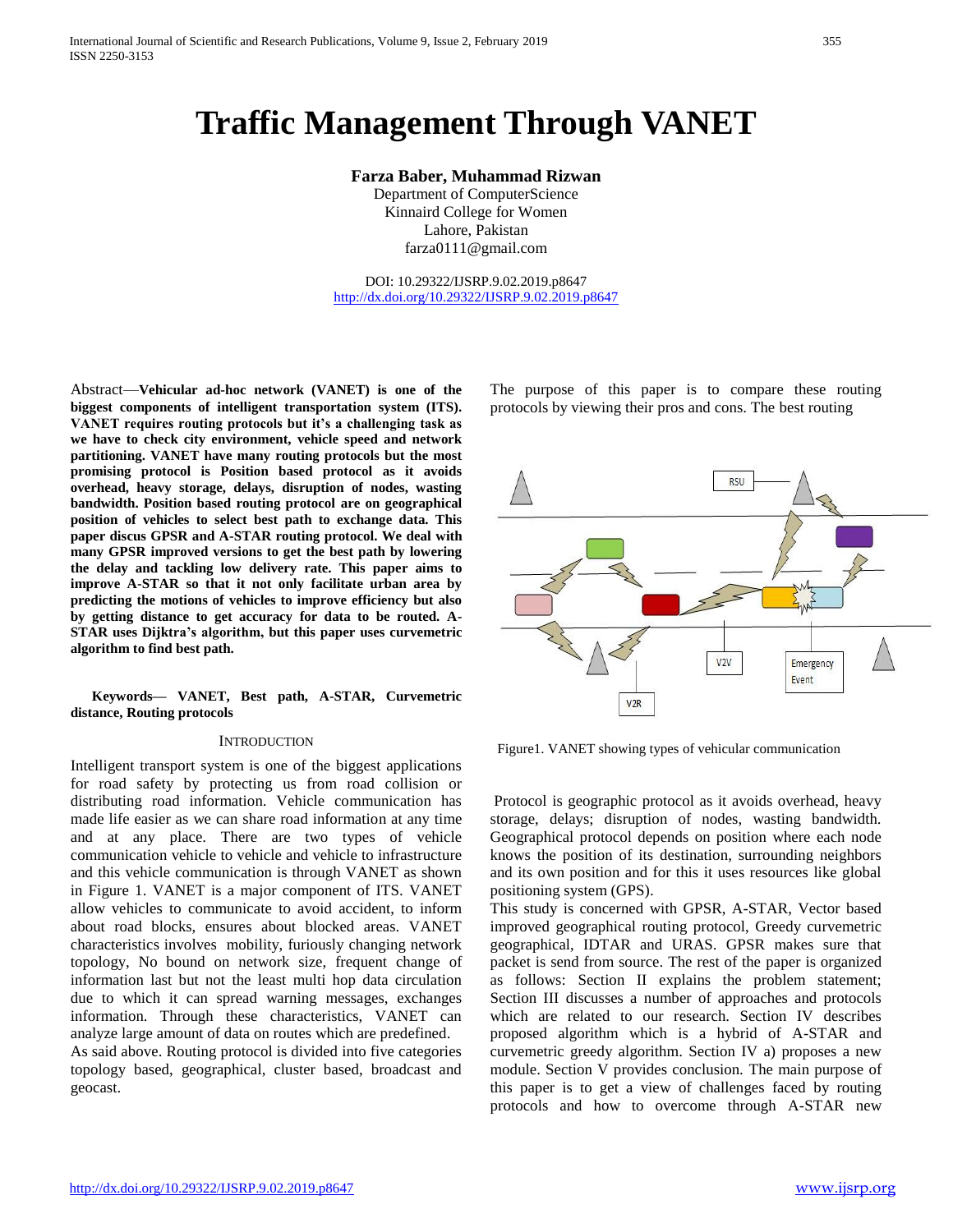version. It is not easy to build a protocol due to number of vehicles moving around especially in urban areas.

In urban areas speed of vehicles is different from highway as there are so many obstacles while driving like traffic lights, zebra crossing, and vehicle density is more which weakens signal strength.

## PROBLEM STATEMENT

One of the major challenges geographic routing protocol faces is local maximum. Local maximum is when current node does not find any closer node to destination to hop in. There is no neighboring node to destination so it gives a dead end. Many methods have been proposed for local maximum issue like GPSR, A-STAR, IDTAR, URAS and vector based routing protocol. Through these routing protocols, it gives us shortest as best path. Major issue is that these protocol uses dijktra's distance which is a straight line distance. Our environment is full of obstacles. While moving around we get hindrances so shortest distance is not always the best path. Sometimes we need full path to get shortest distance.

## LITERATURE REVIEW

VANET provides vehicle to vehicle communication through routing protocols. Figure 2 shows few routing protocols with reference to V2I and V2V. GPSR and A-STAR are the most efficient routing algorithms to forward packet in a best manner, but still faces a lot of challenges like delivery rate, throughput, and delays. In this section we will be discussing Vector based geographic routing protocol, Connectivity oriented routing protocol, Beamforming technique, Greedy curvemetric based routing algorithm and Intersection based algorithm. All these algorithms mentioned above will give us the best path to forward packet.

- GPSR is a combination of greedy forwarding. In GPSR packet contain information of location of destination. Through this information source and intermediate node passes data to those nodes which are closer to destination only. Each node uses greedy forwarding, using Dijktra's algorithm to get the shortest path to next node. Perimeter forwarding algorithm is only used when local minimum occurs. GPSR has a disadvantage that it requires geographic location information of neighboring nodes. In GPSR the more distant is the node; more will be the movement of speed causing packet loss and bad quality of service.
- The basic purpose of Anchor based street and traffic aware routing (A-STAR) is to support city environment. That's a protocol that can even work for low traffic density. The purpose of this algorithm is to deliver maximum packets to destination by using city bus routes information to find anchor path. This protocol has a very effective recovery mode. In a case when there is no node near to destination to

forward packet, it computes new anchor path from local maximum.

 Vector Based algorithm chooses next hop through calculation of vector and partition model. It is an



Figure2. Categories of position based routing protocol

 improved version of GPSR algorithm [4]. Through this protocol local optimal is avoided by fixing nodes at intersection by which it selects more authenticated nodes. It focuses on forwarding strategy and divide it in two parts (I) To get routing direction decision, node which are intersecting uses partition model algorithm and then to get to next node it will be using intersection greedy forwarding strategy. (II) Forwarding routing strategy will be used so that nodes can forward the data packets. One of the major problem faced using vector based algorithm is that, it cannot tackle obstacle in environment.

 The other routing protocol that is discussed in this paper is Greedy Curvemetric-Based Protocol [2]. Using VANET with greedy routing protocol in city environment faces a lot of obstacles like trees, buildings that could minimize packet reception and decrease signal quality. To avoid these kinds of challenges a new routing protocol was established that used curvemetric distance instead of Euclidian distance to find shortest path. This strategy uses geographic information of neighbors, digital map of a city; destination coordinates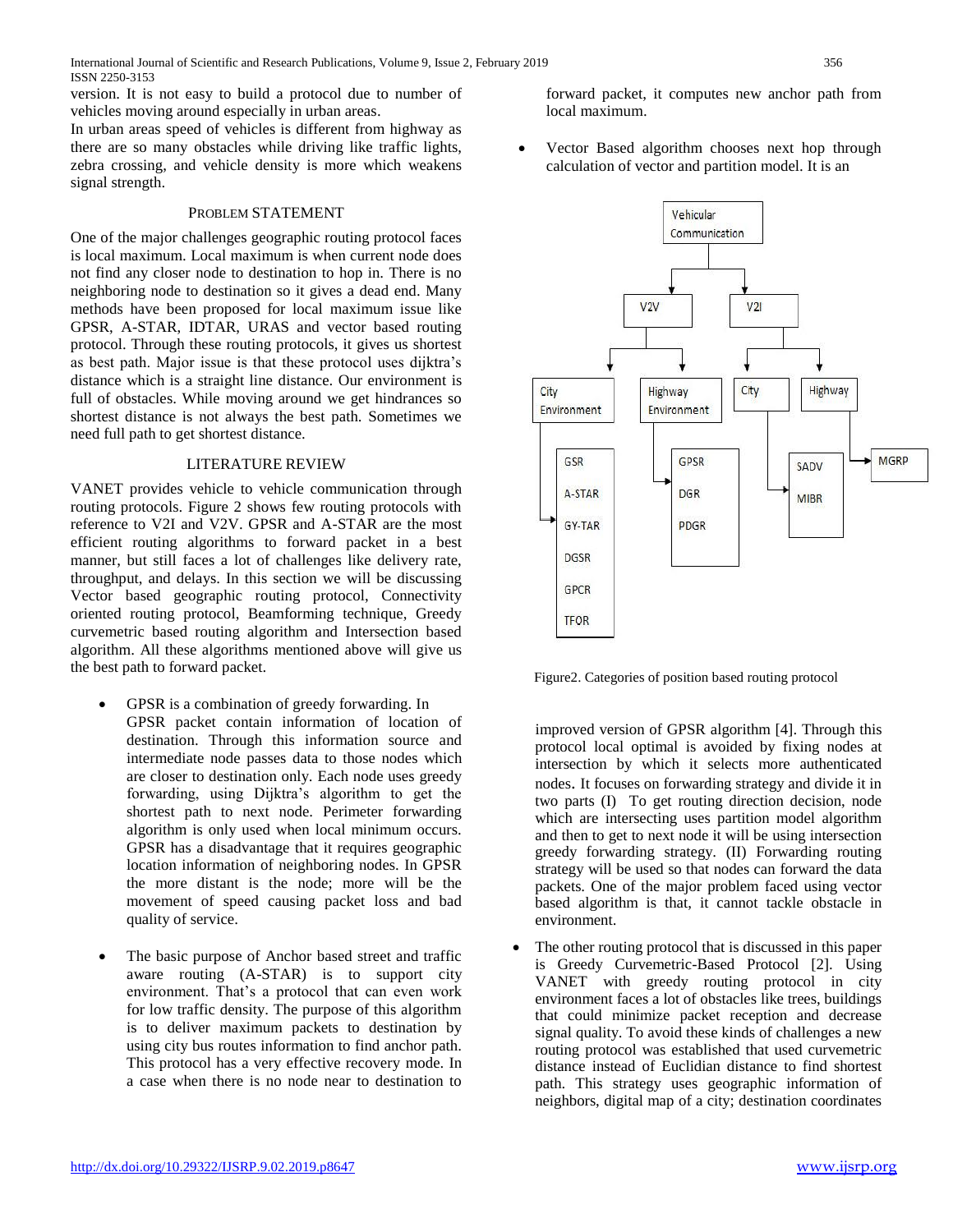to deliver a packet and selects the closest node to the destination through curvemetric distance. Its recovery strategy is not that reliable. It needs to be improved. Packet delivery failure causes local maximum problem causing high cost, end to end delay.

- Better technique than Greedy Curvemetric based protocol is Intersection based distance and traffic aware routing (IDTAR) [6]. Routing is the biggest factor that takes a part in communication between vehicle to vehicle and vehicle to infrastructure. IDTAR provides effective performance within city. It takes distance and real time density of traffic into account to get best path. It is one of the most adaptable routing protocols. IDTAR gives highest packet delivery ratio and lowest end to end delay than any other position based protocol as it determines the path dynamically.
- Another routing protocol that is adaptable to environment is unicast routing protocol based on attractor selecting (URAS) [5]. Through routing feedback of packets, it provides flexible environment. It Works on new algorithm called technique for order preference by similarity to an ideal solution (TOPSIS), It reduces number of nodes to select to hop. URAS improves performance by using method TOPSIS. It self-evaluates to find best path by maintaining current path and evaluating next path through current one. This routing protocol uses cellular attractor selecting model to give robustness and adaptability to take decision through feedback data.

Table 1 gives a brief comparison of VANET routing protocols as discussed in this paper. It shows how each routing protocol is better than other.

| <b>Publications</b>                                                                                                                                                                                                                             | Year | <b>Strength</b>                                                                                                                                                                                                                                                           | <b>Weakness</b>                                                                                                                                                            |
|-------------------------------------------------------------------------------------------------------------------------------------------------------------------------------------------------------------------------------------------------|------|---------------------------------------------------------------------------------------------------------------------------------------------------------------------------------------------------------------------------------------------------------------------------|----------------------------------------------------------------------------------------------------------------------------------------------------------------------------|
| TawfiqNebbou and Mohamed<br>Lehsaini<br>"Greedy Curvemetric-based<br>Routing Protocol for<br>VANETs"                                                                                                                                            | 2018 | This strategy uses destination<br>coordinates to deliver a packet and<br>selects the closest node to the<br>destination through curvemetric<br>distance to avoid obstacles like<br>building, trees and etc                                                                | Its recovery strategy is not that reliable.<br>It needs to be improved. Packet<br>delivery failure causes local maximum<br>problem causing high cost, end to end<br>delay. |
| Liu Zhang and JinxuGuo<br>"A Vector based-Improved<br>Geographic Information<br>Routing Protocol"                                                                                                                                               | 2017 | This strategy chooses next hop through<br>calculation of vector and partition<br>model. Through this protocol local<br>optimal is avoided by fixing nodes at<br>intersection by which it selects more<br>authenticated nodes.                                             | One of the major problem faced using<br>vector based algorithm is that, it cannot<br>tackle obstacle in environment.                                                       |
| DaxinTian, KunxianZheng,<br>Jianshan Zhou, XutingDuan,<br>Yunpeng Wang, Zhengguo<br>Sheng, and Qiang Ni<br>"A Microbial Inspired<br>Routing Protocol for VANET<br>, 2                                                                           | 2017 | It self-evaluates to find best path by<br>maintaining current path and evaluating<br>next path through current one. This<br>routing protocol uses cellular attractor<br>selecting model to give robustness and<br>adaptability to take decision through<br>feedback data. | Position services may<br>fail in tunnel or<br>obstacles (missing<br>satellite signal)<br>Unnecessary flooding                                                              |
| Abdelmuttlib Ibrahim<br>AbdallaAhmed,AbdullahGani,<br>SitiHafizahAb Hamid.<br>Suleman Khan, NadraGuizani,<br>Kwangman KO<br>"Intersection-based Distance<br>and Traffic-Aware Routing<br>(IDTAR) Protocol for Smart<br>Vehicular Communication" | 2017 | This strategy takes distance and real<br>time density of traffic into account to<br>get best path. It gives highest packet<br>delivery ratio and lowest end to end<br>delay as it determines the path<br>dynamically.                                                     | It has security issues such as<br>authentication and trust<br>Position services may<br>fail in tunnel or<br>obstacles (missing<br>satellite signal)                        |

## **Table1. Comparison of different publications**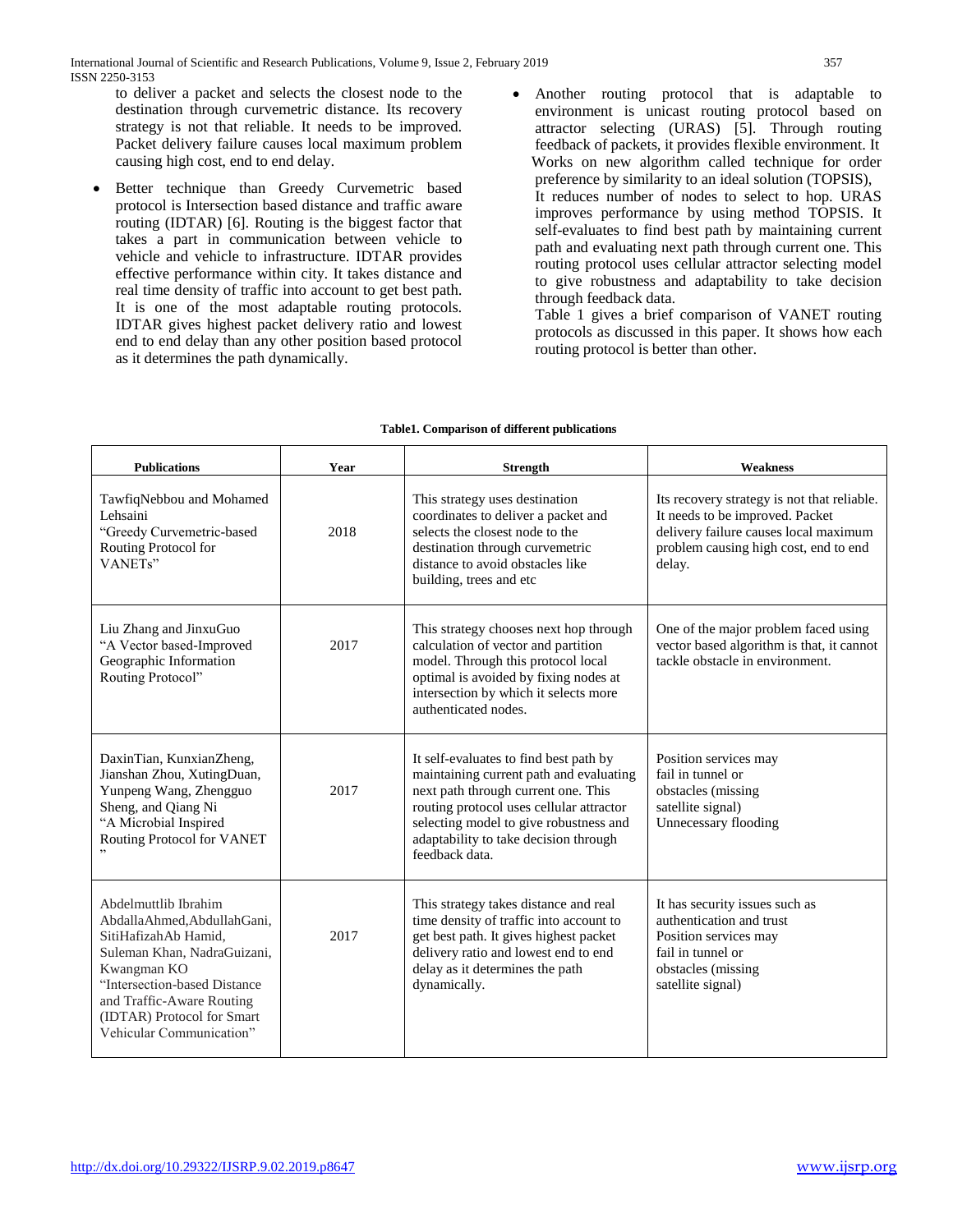#### PROPOSED SOLUTION

In our solution we would be redefining A-STAR routing protocol. A-STAR uses anchor path to forward a packet. Anchor path is a list of middle nodes to reach to destination. This path is calculated through dijkstra's algorithm. But for our new version we would be using curvemetric distance to get best path. Shortest path is not always the best path. Sometimes longest path is the most suitable one. Through this curvemetric distance a node would be selected that is not surrounded by any obstacle. A-STAR is the best approach when local maximum occurs. Local maximum occurs when node has no node nearer to destination other than itself. This issue can be resolved if packet is only forwarded to traffic area. It has two layers. Lower layer exchanges information about network and higher layer computes most eligible path. In this new version we will be using curvemetric distance, by taking weight of multiple edges of each node and will prove that shortest path is not always the best path.

This section explains how node selects hop through curvemetric distance [2]. We assume that each node knows its own position; each node has a GPS receiver to get velocity and direction and digital map city to calculate curvemetric distance. Curvemetric distance is calculated between two nodes through formula:

Curvemetricdist(ni, nj) = Shortest Pathlength(ni, nj) [2]

As we know that we have geometric shape of roads and each road is different from other road so calculating Euclidean distance would give us wrong information as it would be calculating more hops.

Actually this is the real world scenario. Vehicle will never get a path that is obstacle free. Our environment is full of hindrances like buildings, roads and so on. Curvemetric distance shows that it covered full distance from A to D and that longest path is the shortest distance to get to destination this is because shortest distance is composed of multiple shortest sub paths due to which all next hops will belong to the shortest path as shown in Figure 3[2].



### *A.* MODULE

There are two net layers high net layer and low net layer. In low net layer traffic monitoring is done as shown in Figure 4 [1]. Beacons are used to hold observation of nodes which are in neighbors. Traffic monitoring module manages these observation which are maintained in data structure. Neighbor table maintains position of its neighbors through beacons. Presence vector (PRV) has four counters. It tells about number of neighbors. Each counter is incremented when neighbor is in that direction and decremented when neighbor information is not updated within particular time.

PRV has two parameters high PR and low PR. If PRV counter exceeds high PR that means there is a lot of traffic within that direction and if PRV counter is less that low PR than there is less or no traffic within that direction. If any of these situations occur than the element in PEV is changed. PEV has four elements as seen in Figure 5. Element can be in any three states reset state, growing state and shrinking state. If an event exceeds high PR, then PEV is set to reset or to growing state, gets incremented. If an event is less than low PR, then PEV is set to reset or to shrinking state, gets decremented. When PEV value of element is out of range, then the value of element is stored into traffic table. Traffic table has five fields position: it indicates coordinates of nodes if any different traffic situation occurs, direction: it is the direction where deviation occurs in traffic, traffic bit (Tbit): identify type of traffic (high or low), already sent bit (ASbit): is this entry traffic already used to neighbors and Time to live (TTL): number of hops. Each entry has a traffic timer, when it expires entry is deleted from the table.

Each node has a traffic table. Each node sends a beacon message to other node, which is stored in neighbors table. If elements PEV is higher or lower than new entry is added in traffic table. Information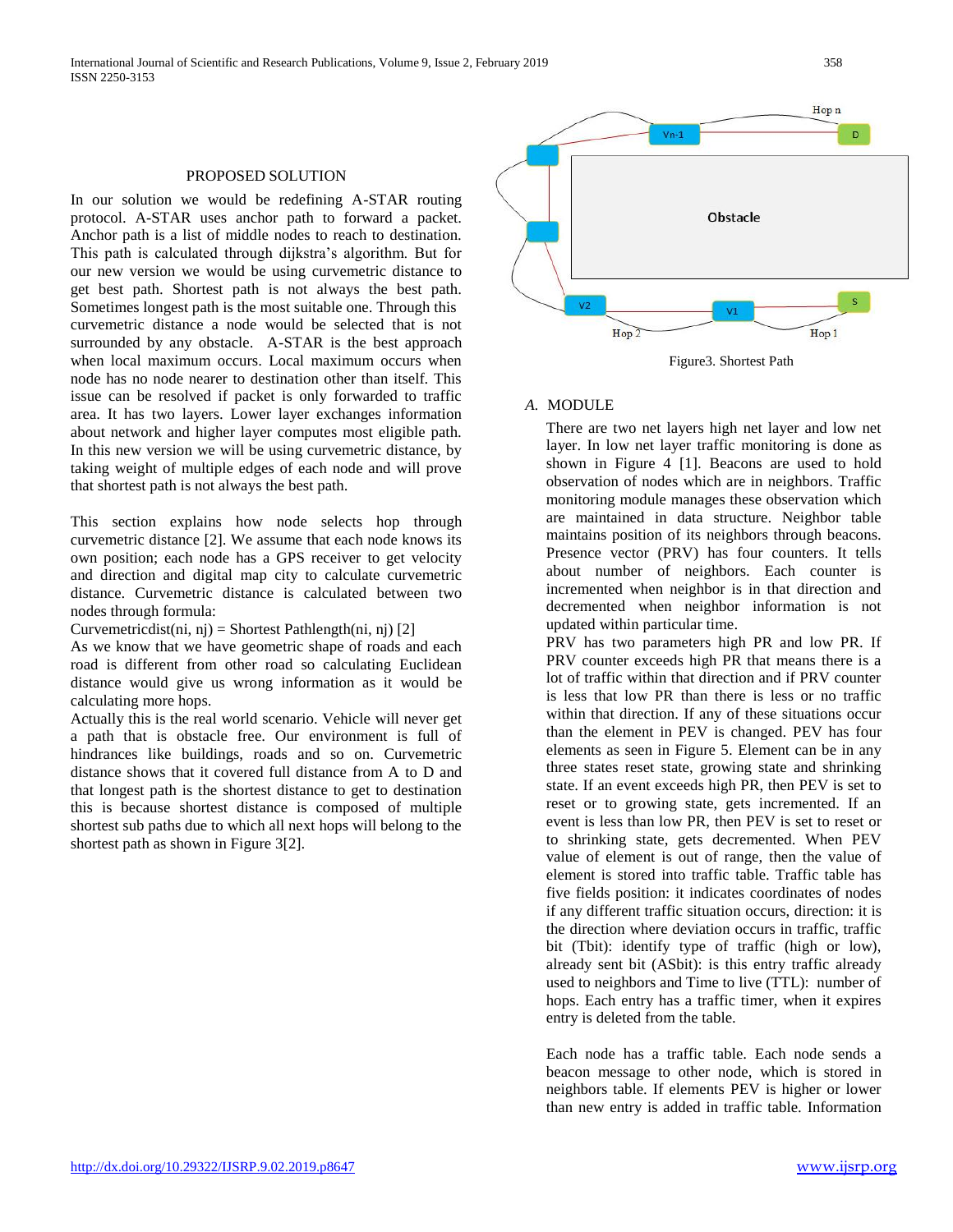about neighbors is set in traffic table like TTL is maximum, ASbit is zero, Tbit value chosen according to traffic being high or low. Each beacon is copied in traffic table. If traffic table gets information that is same and also have same direction and position then entry having greater TTL will exist. If

deviation for traffic occurs for short time but twice then traffic table entry is refreshed by setting ASbit to zero. When beacon timer expires, new beacon is created. If ASbit is 0 then traffic table is copied to beacon else deletes information.



Figure 4.Architecture for A-STAR algorithm using curvemetric distance

At higher layer When S need to send packet to destination, S creates a weighed graph through the help of street map and traffic information. Edges have more weight, if there is no traffic. If there is more traffic then weight is decreased. Initial edge weight makes sure that weight is never negative or null. Curvemetric algorithm is applied to get full path which is actually the shortest path. Let me explain it through an example shown in Figure 5 [3]. Let's say source node S wants to forward a packet to destination node D. It has two intermediate nodes A and B.d1 is the Euclidean distance between AD, d2 is the Euclidean distance between BD, c1 is the curvemetric.If we see figure 5 [3], it is obvious that if we use Euclidean distance closest node to destination is node B. but if we use curvemetric distance, closest node would be A as there is an obstacle shown in figure 5 [3]. APs are simulated along streets. Each packet header contains destination id, destination position and few APs. Packet is forwarded through geographic routing protocol from one AP to another AP. In

case of any failure, recovery mode is on through which new route is explored updating traffic information.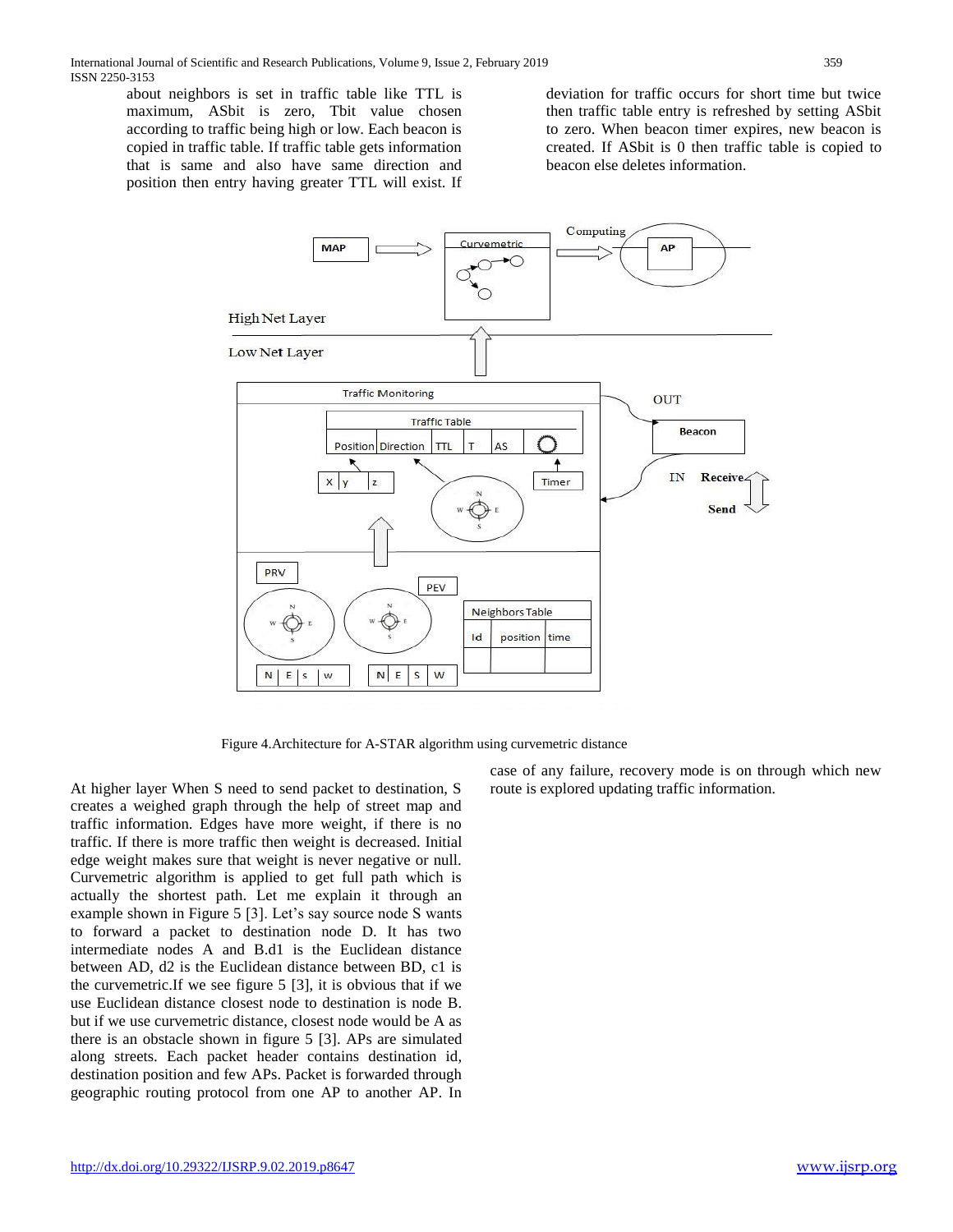

Figure 5. Curvemetric v/s Euclidean Distance

**Algorithm1:** A-STAR algorithm using curvemetric distance

- 1. Each node sends beacon message to other node.
- 2. Message has sender identifier, sender coordinates and the vehicular traffic conditions it has in its traffictable.
- 3. Node receiving beacon stores position of sender in its neighbor table.
- 4. Update PRV and PEV
- 5. Loop
	- a) IF PRV counter exceeds a parameter high PR

a high concentration of vehicles exists in that direction.

- b) Else Low PR Indicates scarce vehicular traffic along a street in the direction of the node.
- c) PEV is triggered if any of the situations occurs.
- d) Loop
- e) IF In case of exceeding high PR, if the corresponding PEV element is in either reset or growing state

Then it is incremented;

ELSE

PEV element is set to reset state.

f) IF In case of event of a PRV element below low PR, if the PEV element is in either reset or shrinking state

Then it is decremented ELSE

PEV element is set to reset state.

- g) End Loop
- h) IF the value of an element of PEV goes out of a range [lowPE, highPE]

The information about vehicular traffic stored in the element is recorded in the traffic-table and the value of the PEV element is reset.

- i) End IF
- j) End Loop
- 6. IF one of the elements of PEV becomes either lower than low PE || higher than high PE

New entry is added in the traffic-table.

- 7. End IF
- 8. Update information of neighbors.
	- a) ASbit set to zero
	- b) TTL set to a value maxTTL
	- c) Tbit is set to the appropriate value 'H' or 'L' according to the vehicular traffic condition detected.
- 9. IF TTLs are equal

The traffic-timer (determining entry expiration time) of the traffic-table entry is set to the initial value and the ASbit is set to 0.

- 10. End IF
- 11. While a node's beacon-timer does not expire
- 12. A new beacon carrying node's identifier and position is created.
- 13. For Each
- 14. IF TTL>0 && ASbit=0
- 15. The traffic-table is copied into the beacon and ASbit is set to 1 to prevent diffusing multiple times certain information.
- 16. The beacon is sent.
- 17. Loop
- 18. At higher layer
- 19. While S need to send packet to destination
- 20. S creates a weighed graph through the help of street map and traffic information.
- 21. Curvemetric algorithm is applied to get full path this is actually the shortest path.
- 22. End Loop
- 23. Gives Best path